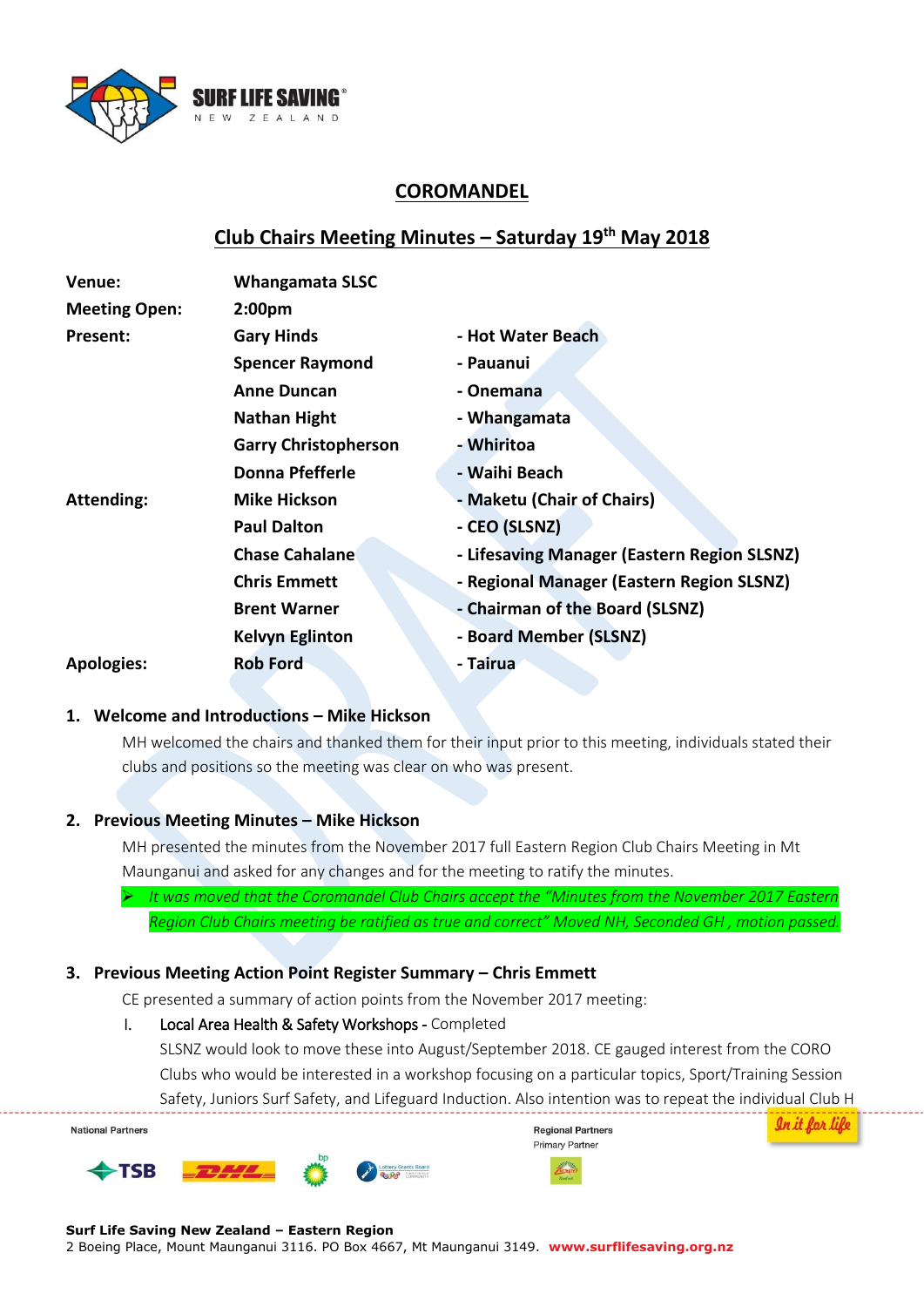& S Audit and update/align all club manuals. Not a great amount of interest CORO Clubs could come to the BOP workshop.

#### II. Local Area Governance Workshops – Completed

Again these could be moved September/October 2018, however interest was low as Regional Sports Trusts do offer governance training and have a good programme in this area, also clubs could use RM or governance support person, Pauanui has taken up this offer.

### III. ER Awards and Honours Representative – Completed/Ongoing

CE touched base with Sheryl Mclay, she is still keen on chairing the ER Committee and has been appointed as our ER/National Honours Rep, and other ER Members Committee members are Carrol Quirk, Kent Jarman and Dick Glover. Sheryl didn't want to formalise the ER Committee currently, however was happy go with what the chairs wanted, the committee is the right people and is working well. Innovation of the Year and Volunteer of the Year are now judged by the Eastern Region Awards and Honours Committee.

### IV. AOE Lifesaving Changes – Completed

Completed rubric's for all Lifesaving awards and the addition of Emerging Lifeguard Award was completed.

### V. Key Funding and Media Messages – Completed

Lisa Smith (Media & Communications Specialist) send out a pre-season media pack, this went out in November is available from clubs support staff.

## VI. Club Sustainability Grants – Ongoing

Neither Waikato or BOP Regional Council have taken this forward from our submissions for 2 reasons 1) Central Government funding discussion, 2) BOPRC yet to adopt Regional Funding Model.

### VII. Police Vetting – Completed

SLSNR undertook this across their entire membership over the age of 18 during the 2017/2018 season there was about 65% uptake. Clubs undertook this administrative challenge. ER Regional Lifeguards and Beach Ed Instructors are required to be vetted every 3 years. SLSNZ chose to look at key members in our own clubs not across the board, awareness is very high at the moment, culture is most important. Membership protection officer is also a good idea, look to implement this in your club.

### VIII. Membership Mental Health – Completed

Learnings and feedback have prompted a review currently around peer support & EAP services. We do have some really good best practice systems in place, however some tweaking will occur. Discussion took place around support for members with pre-existing issues, families and parents should be involved. SR asked for what support/advice could come through SLSNZ. NH talked about overall inclusively and SLSNZ capability, is there a model that we can replicate? DP spoke about the Waihi experience.

## **•** Action: CE to look at Mental Health Foundation framework and guidelines to approach situations put into Club Health Toolbox.

## **4. Call for General Business Items – Mike Hickson**

MH asked for General Business items no items were added:

## **5. SLSNZ Update Topics – Paul Dalton**

PD gave a summary of the SLSNZ topics below: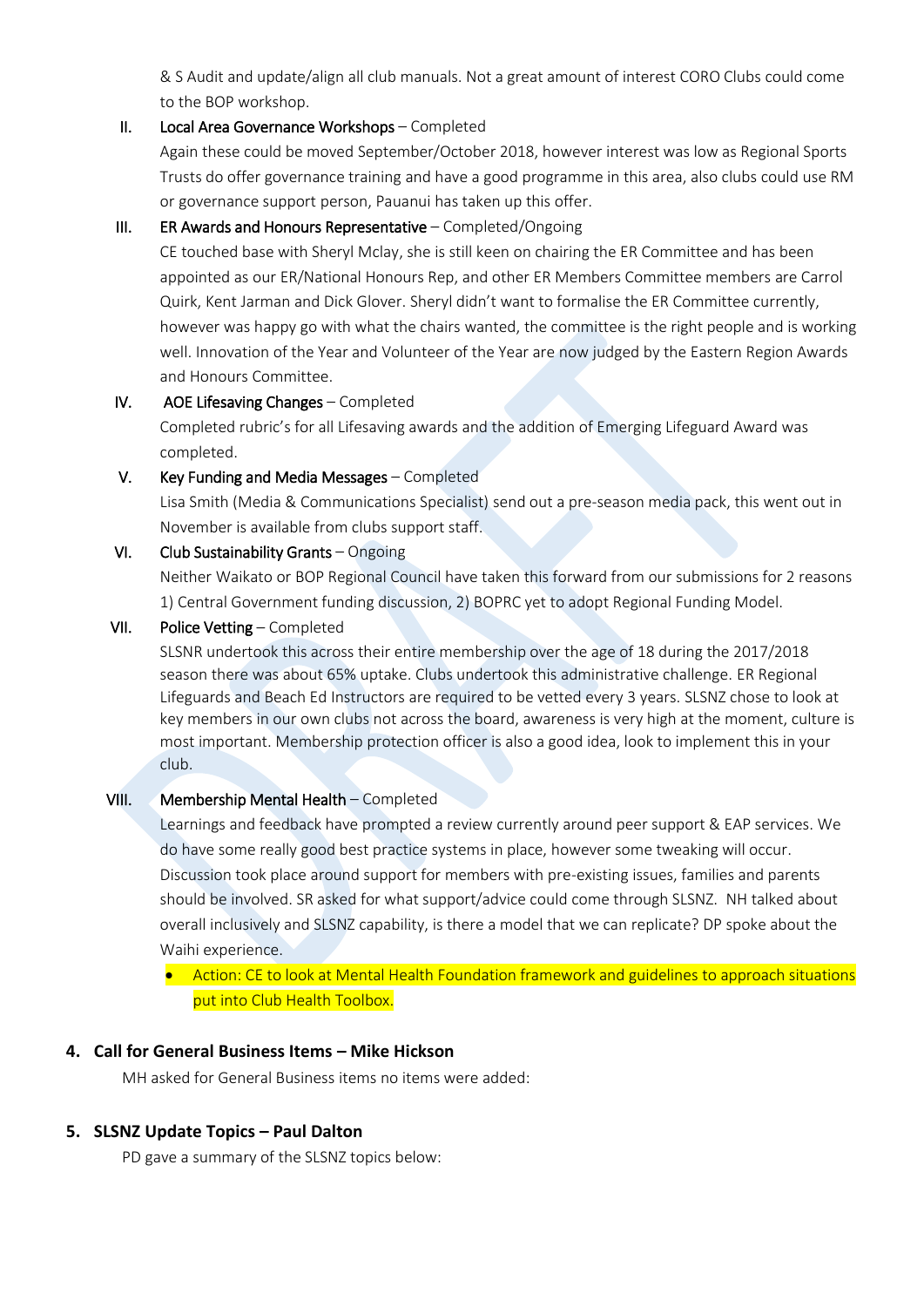- I. SLSNZ AGM This will be held in Auckland on the 22<sup>nd</sup> of September 2018 at the Heritage Hotel, the Club Chairs Workshop/SLSNZ Awards of Excellence will also be part of this meeting then the. Board Appointments Panel is also due Mid-June.
- II. Financial and Budget Update PD summarised how the organisation was tracking for 2017/2018 Financial Year, in general it was a good year with some wins. He advised the 2018/2019 budget would be tight.
- III. Insurance PD stated that there was likely to be an increases to the club insurance contribution for the 2018/2019 season due to double whammy of not receiving the extra NZLGB Grant and building replacement increases adding to the sum insured. All shortfall between the total premium and the amount SLSNZ has for subsidies will be passed on to the clubs.
- IV. SLSNZ Strategic Plan The final 2018/2019 version is now available on the website and has been sent to clubs. Tweaking of priorities has taken place to identify what is most important.
- V. Bid for Central Government Funding  $-$  PD explained where the organisation is at, this is still a live conversation, capability report almost completed by WSNZ, will be a supporting document, and we need this to be seen as a whole/one organisation deal if it goes forward. Frontline opex funding is first priority, then capex funding then SLSNZ support. NH sought clarification around backbone support still remaining.
- **VI.** Projects on the Go Helmet in IRBs, still in progress, group formed and recommendation to come, project should be completed by July. Consultation Project – draft decision making process will go out to the clubs soon this will be a major topic of conversation for the chairs workshop. New IRB Hull Trial now completed and decision will be made soon. Right foot strap in IRB's is something that we are having another look at and the wider training space. NH brought up timelines for policy review and what is achievable before the start of the season, conversation centred on process.

# **6. Eastern Region Representative BAP (Board Appointments Panel) BAP - Paul Dalton**

PD introduced the role of the BAP as being one of the most important in SLSNZ. Motion: It was moved that the "BOP Club Chairs support the nomination of Paul Treanor and the Eastern Region BAP Representative" Moved NH, Seconded GH, motion passed.

## **7. Lifesaving Strategy/Support Services Review - Chase Cahalane**

CE Introduced CC, the purpose of this presentation was a fresh set of eyes across the BOP Lifesaving strategy moving forward, ER was also looking for input from the clubs around support services.

- I. Radio Network Strategy CC outlined basic plan moving forward for the 2018/2019 season, a more detailed plan would be put out to the clubs for consultation once funding picture becomes clearer. Clubs needs would be considered with a good hard look at possible blackspots and scan channel. Data transmission and ongoing training are also area that need work. GH asked about helmets with coms and reinstatement of Channel 69.
- II. Support Services CC outlined thoughts in the areas below
	- a. Peer Support, this area needs work, currently we have cover across the region, but it is thin and we need to grow capability, regionally and club.
	- b. Rescue Water Craft, 4 current operational RWC in the region with 2 other clubs looking at putting a programme in place.
	- c. Surfcom already discussed above.
	- d. Duty Officers, nothing in place currently except coverage by existing staff, potential for this area to grow.
- III. Lifesaving Service Delivery CC outlined his thoughts on the current state of lifesaving delivery in the Bop Area. An evidence based model will be used to determine gaps and coverage for the future. Formal Coastal Needs Assessments will be conducted over the next 12 months within the entire Eastern Region. NH suggested buy in from TLA's as part of the process around Evidence Based Lifesaving Models.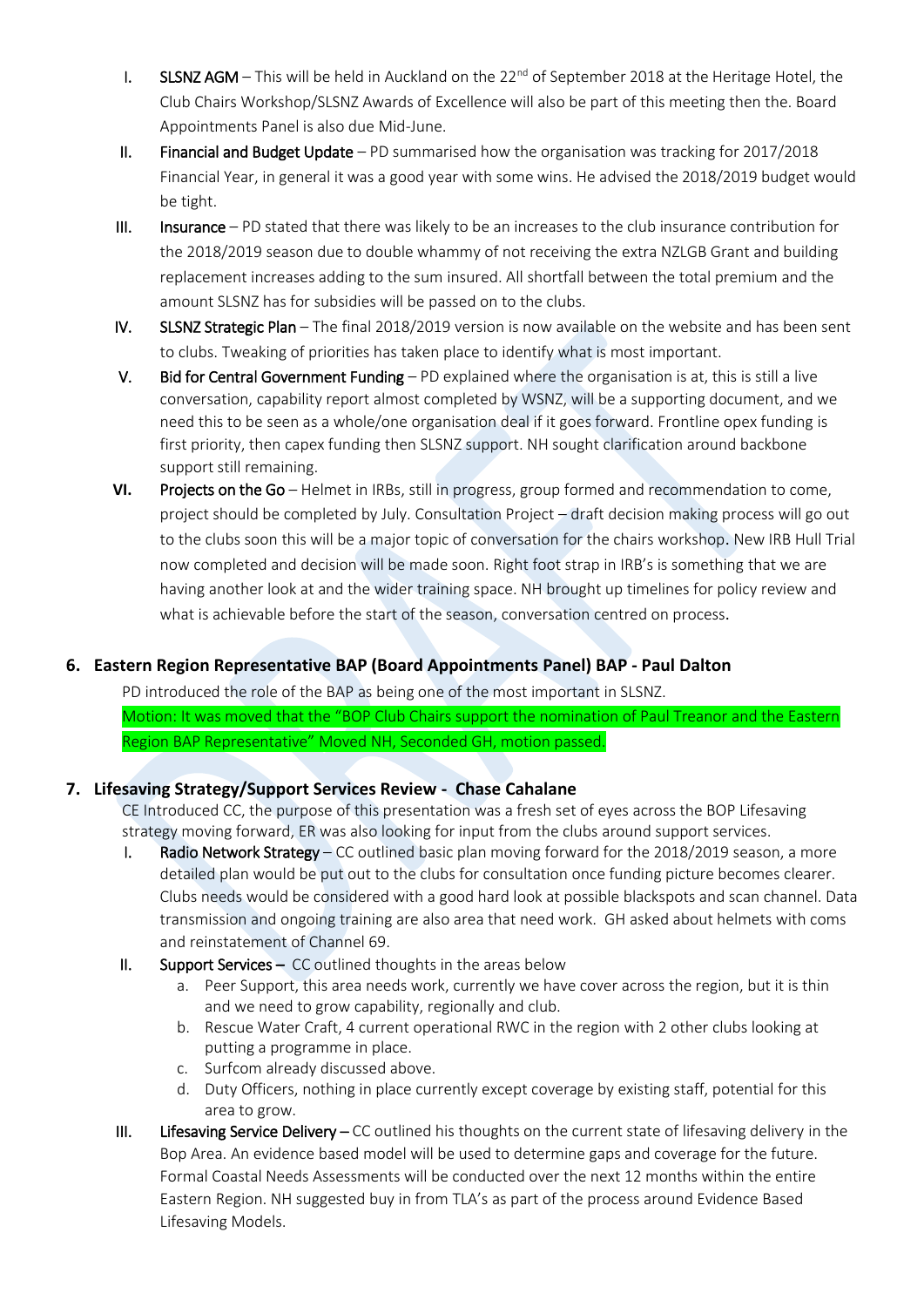### **8. Rena Update – Chris Emmett**

SLSNZ has re-engaged conversations with the Rena owner representatives regarding funding proposals put forward back in 2013 as they expecting a final outcome in the coming months. Original proposals were put forward by 5 clubs (Waihi, Mt Maunganui, Omanu, Papamoa and Maketu) around two projects, 1) Communications Network and 2) Club Development Project. We were hoping to have a firmer update as to process etc.… for this meeting. However Kate Barry-Piceno on behalf of SLSNZ has sort clarification around how this process will proceed as she represents another interested and is across all the legal aspects relating to this. Really at this stage all we can confirm is the process is nearing completion and that the 2 projects and their priority are still on the table.

## **9. Rescue of the Year/Month – Gary Christoffersen**

Is this sending the correct message and is a bigger celebrations no rescues, preventative actions. NH if you step back this award was created to generate media content, so he agrees with GC however there is a duel need. Media profile is very important to in terms of keeping SLS relevant. Also membership recognition is important.

### **10. Awards and Honours Nominations – Chris Emmett**

These were due in on Friday  $18<sup>th</sup>$  May, there has been excellent nomination interest this year from most areas this year. Most clubs have found the process easier.

### **11. Trust Waikato Sponsorship – Donna Pfefferle**

DP spoke around the vacuum left by TW and ideas for replacing this, one organisation covering this is not realistic moving forward. DP wanted permission to look at going out for club by club sponsorship and had their naming rights property valued. Each club is really on their own. AD asked about whether clubs had gone through the process as additional information had been asked for. NH stated TW thinking behind where they were going with 20% to 25% of Opex with possibility the may also cover percentage of Capex.

## **12. Club of the Year/Patrol Club of the Year – Chris Emmett/Peter Boyd**

Peter Boyd would like us to review this area during 2018, his rational was that including sport results does not give an even playing field for the smaller clubs to compete on. Also Zespri Club of the Year Award should be Lifesaving focused as \$\$ can only be spent on Lifesaving outcomes. Firstly do the CORO clubs want to review this area? Couple of ideas around this could be to have a Patrolling Club of the Year and a Sport Club of the Year? Any criteria needs to be measurable from year to year, community need and meeting this should be part, and refresher times on average Sport is a membership strategy. Health & Safety part of it? Weighting review. Membership churn? What our core business? Recognise a club that meets the values and needs of the community.

## **13. Northern Surf Lifesaving Relationship – Spencer Raymond**

Just enquiring as to the current state of the SLSNZ/SLSNR relationship. BW discussed what he could, essentially the central Government strategy core is to move forward as one organisation. The WSNZ sector capability report also big part of the future. KE there will be a point where we need to be speaking directly to Club Chairs about what message needs to go about.

**Meeting Closed: 4:45pm**